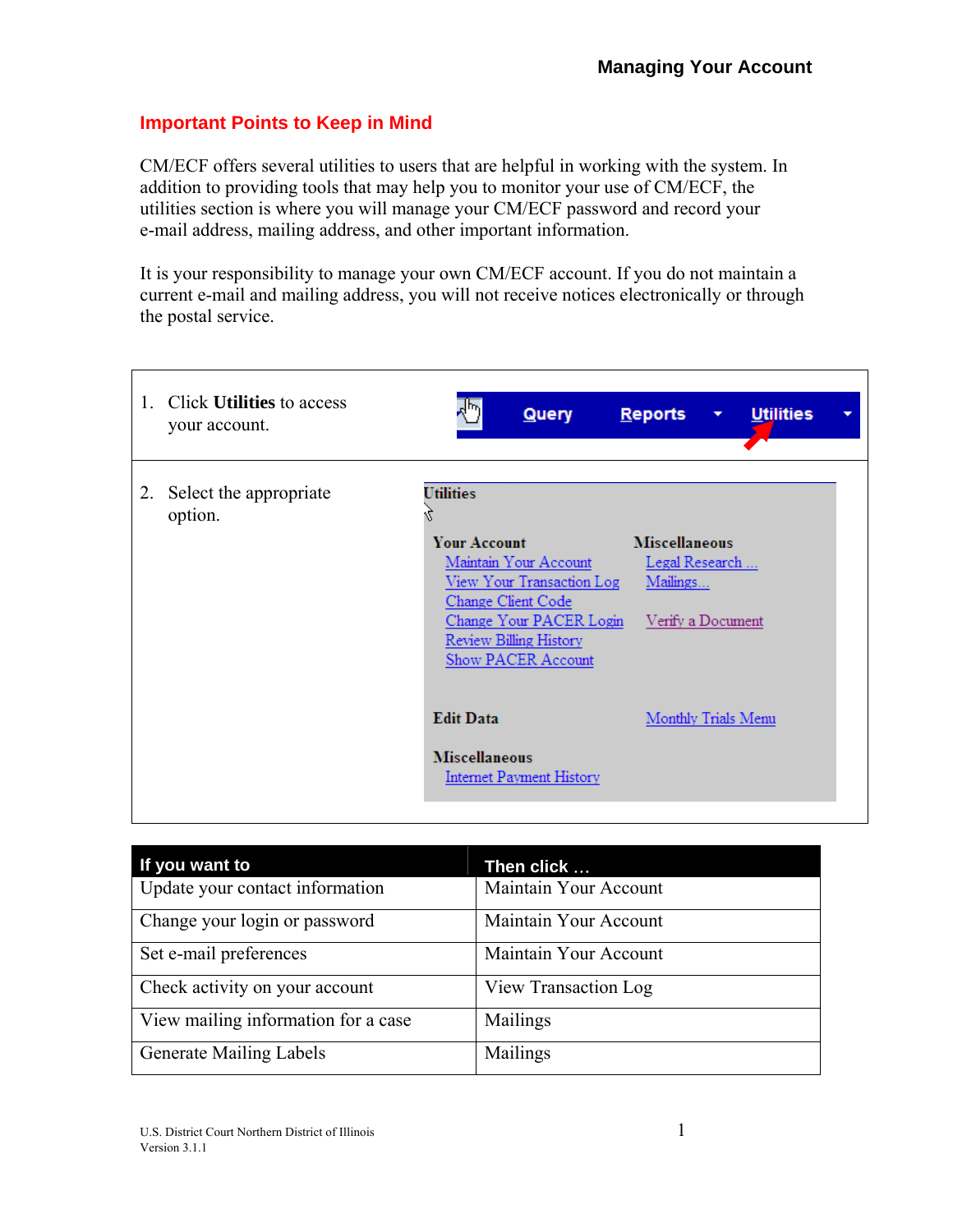| <b>Maintain User Account</b> |                                            |                  |                              |                                |  |  |
|------------------------------|--------------------------------------------|------------------|------------------------------|--------------------------------|--|--|
| Last name Rogers             |                                            | First name Paula |                              | <b>Filer status</b><br>×       |  |  |
| Middle name                  |                                            | Generation       |                              | <b>Filer status</b><br>comment |  |  |
| Gender                       | ×                                          | ATY Type         | ×                            |                                |  |  |
| <b>Title</b>                 |                                            |                  |                              |                                |  |  |
| <b>Bar number</b>            |                                            | Type crt         |                              |                                |  |  |
| Prisoner id                  |                                            |                  | Add Headers to PDF Documents |                                |  |  |
|                              | <b>Office United States District Court</b> |                  |                              |                                |  |  |
| Unit                         |                                            |                  |                              |                                |  |  |
|                              | Address 1 219 South Dearborn Street        |                  |                              |                                |  |  |
| <b>Address 2</b>             |                                            |                  |                              |                                |  |  |
| <b>Address 3</b>             |                                            |                  |                              |                                |  |  |
|                              | City Chicago                               | State $ L $      | Zip 60604                    |                                |  |  |
| Country                      |                                            | County           |                              | ×                              |  |  |
| Phone                        |                                            | Fax              |                              |                                |  |  |
| Initials DOB                 |                                            | End date         |                              |                                |  |  |
| Email information            | More user information                      |                  |                              |                                |  |  |
| Submit                       | <b>Click Submit</b>                        |                  |                              |                                |  |  |
|                              | when done.                                 |                  |                              |                                |  |  |

# **Update Your Contact Information**

| <b>Field</b>                 | <b>Description/Action</b>                                                                                                          |  |
|------------------------------|------------------------------------------------------------------------------------------------------------------------------------|--|
| Name                         | Verify that your information is correct.                                                                                           |  |
| Generation                   | Optional: Enter I, II, etc. For example, John Smith III                                                                            |  |
| Title                        | Optional: Mr., Mrs. Ms., Dr., etc.                                                                                                 |  |
| Gender                       | Optional: Click the $\nabla$ arrow and select.                                                                                     |  |
| <b>ATY</b>                   | Optional: Click the $\nabla$ arrow and select the type of attorney.                                                                |  |
| <b>Bar Number</b>            | Enter your Illinois State Bar ID number. Leave blank if you do not<br>have an ID.                                                  |  |
| Prisoner id                  | Leave blank.                                                                                                                       |  |
| Office/Unit                  | Optional: Enter the name of your firm and unit to which you are<br>assigned.                                                       |  |
| Address, City,<br>State, Zip | Enter your postal service mailing address. This address will be used<br>when a notice or other information is mailed out manually. |  |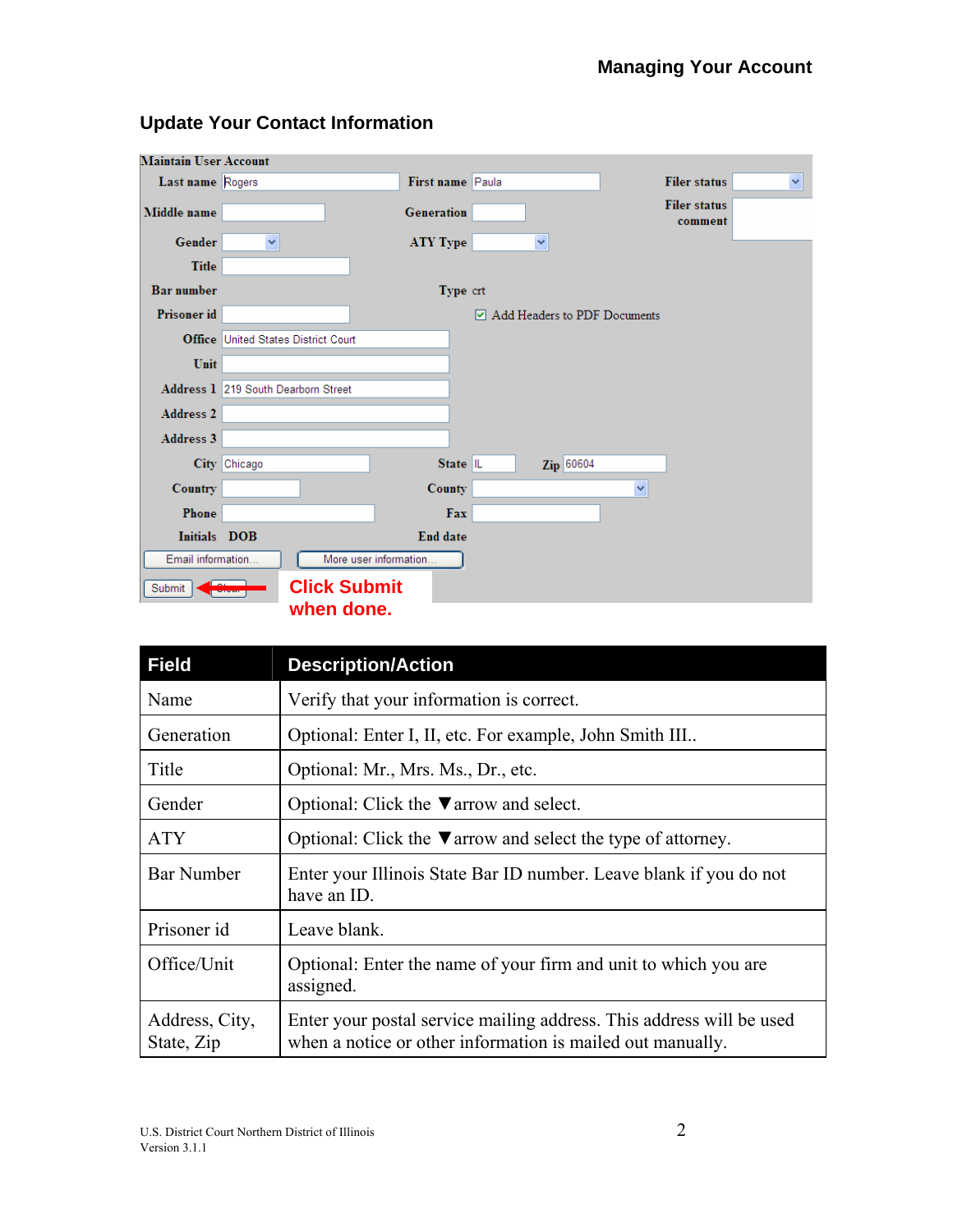# **Change Login and/or Password**

| <b>Click More user</b><br>1.             | <b>Maintain User Account</b>                                       |
|------------------------------------------|--------------------------------------------------------------------|
| information.                             | First name Paula<br>Last name Rogers<br><b>Filer status</b>        |
|                                          | <b>Filer status</b><br>Middle name<br><b>Generation</b><br>comment |
|                                          | $\checkmark$<br><b>ATY Type</b><br>$\checkmark$<br>Gender          |
|                                          | <b>Title</b>                                                       |
|                                          | <b>Bar number</b><br>Type crt                                      |
|                                          | Prisoner id<br>Add Headers to PDF Documents                        |
|                                          | <b>Office United States District Court</b>                         |
|                                          | Unit                                                               |
|                                          | Address 1 219 South Dearborn Street                                |
|                                          | <b>Address 2</b>                                                   |
|                                          |                                                                    |
|                                          | <b>Address 3</b>                                                   |
|                                          | City Chicago<br>Zip 60604<br>State IL                              |
|                                          | $\checkmark$<br>County<br>Country                                  |
|                                          | Phone<br>Fax                                                       |
|                                          | Initials DOB<br><b>End date</b>                                    |
|                                          | Email information.<br>More user information.                       |
|                                          | Clear<br>Submit                                                    |
|                                          |                                                                    |
|                                          |                                                                    |
|                                          |                                                                    |
| 2.<br>Enter the desired login            | More User Information for Paula Rogers                             |
| and/or password.                         | Login ruizew<br>Last login 01-09-2008 10:53                        |
|                                          | Password myecf123<br>Current login 01-11-2008 10:53                |
| <b>Click Return to</b><br>3 <sub>1</sub> | Create date 08/18/2004                                             |
|                                          | Registered $Y \vee$<br><b>Update date 10/22/2007</b>               |
| <b>Account screen.</b>                   | Internet Credit Card N v                                           |
|                                          |                                                                    |
|                                          | <b>Groups Attorney</b>                                             |
|                                          | Return to Account screen<br>Clear                                  |
|                                          |                                                                    |
|                                          |                                                                    |
|                                          | <b>Maintain User Account</b>                                       |
|                                          | First name Paula<br>Last name Rogers<br><b>Filer status</b><br>M   |
| 4. Click Submit.                         | <b>Filer status</b><br>Middle name<br>Generation<br>comment        |
|                                          | Gender<br>$\checkmark$<br>ATY Type<br>$\checkmark$                 |
| You MUST submit your                     | <b>Title</b>                                                       |
|                                          | <b>Bar number</b><br>Type crt                                      |
| changes from this screen!                | Prisoner id<br>$\triangleright$ Add Headers to PDF Documents       |
|                                          | Office United States District Court                                |
|                                          | Unit                                                               |
|                                          | Address 1 219 South Dearborn Street<br><b>Address 2</b>            |
|                                          | Address 3                                                          |
|                                          | City Chicago<br>State IL<br>Zip 60604                              |
|                                          | $\checkmark$<br>Country<br>County                                  |
|                                          | Phone<br>Fax                                                       |
|                                          | Initials DOB<br><b>End date</b>                                    |
|                                          | Email information.<br>More user information.                       |
|                                          | Clear<br>Submit                                                    |
|                                          |                                                                    |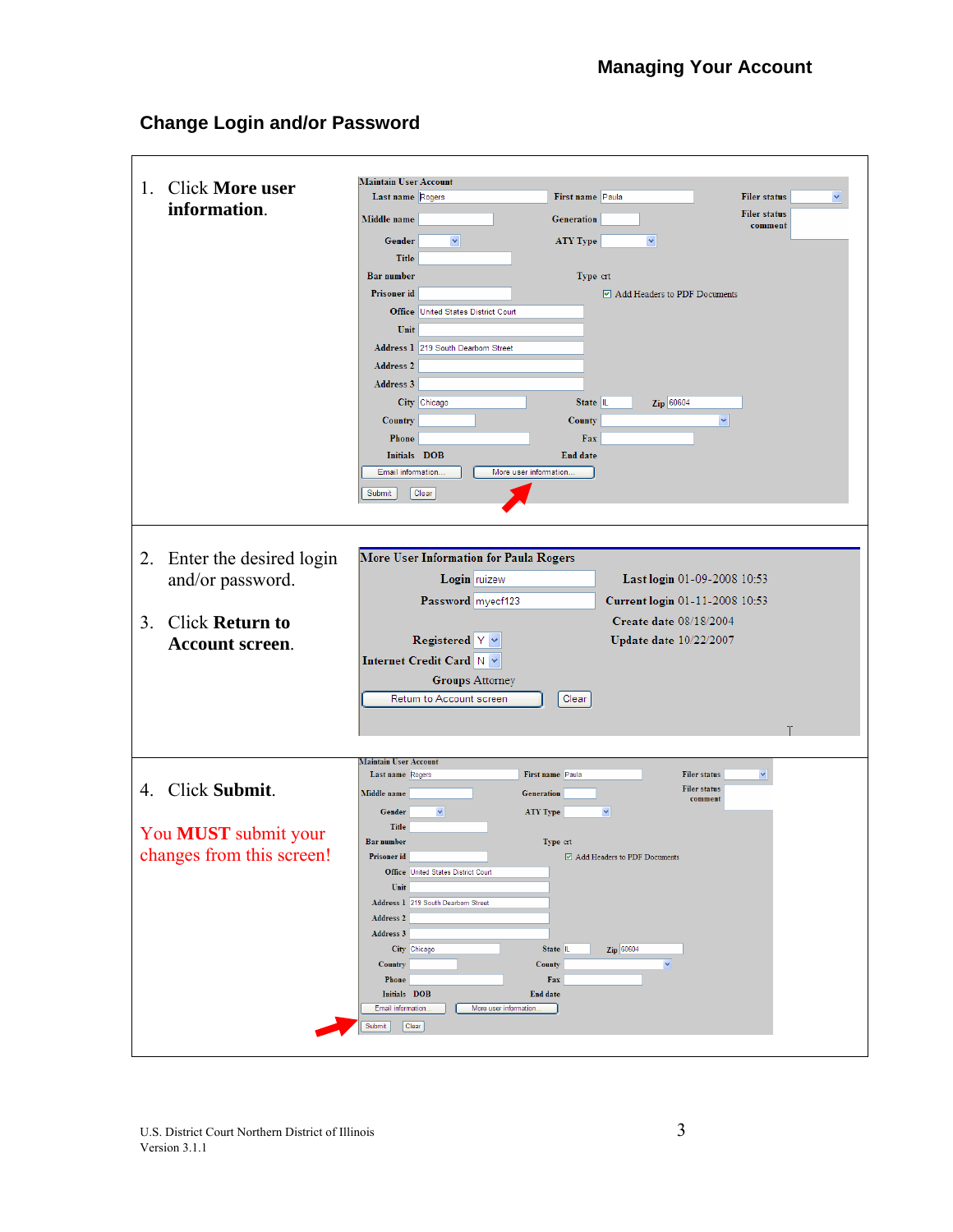## **Set e-Mail Preferences**

| 1. | <b>Click Email</b>            | <b>Maintain User Account</b>  |                                            |                        |                                  |                              |                                                                                                                             |
|----|-------------------------------|-------------------------------|--------------------------------------------|------------------------|----------------------------------|------------------------------|-----------------------------------------------------------------------------------------------------------------------------|
|    | information.                  | Last name Rogers              |                                            |                        | First name Paula                 |                              | <b>Filer status</b>                                                                                                         |
|    |                               | Middle name                   |                                            |                        | <b>Generation</b>                |                              | <b>Filer status</b><br>comment                                                                                              |
|    |                               | Gender                        | $\checkmark$                               |                        | <b>ATY Type</b>                  | $\checkmark$                 |                                                                                                                             |
|    |                               | <b>Title</b>                  |                                            |                        |                                  |                              |                                                                                                                             |
|    |                               | <b>Bar number</b>             |                                            |                        | Type crt                         |                              |                                                                                                                             |
|    |                               | Prisoner id                   |                                            |                        |                                  | Add Headers to PDF Documents |                                                                                                                             |
|    |                               |                               | <b>Office United States District Court</b> |                        |                                  |                              |                                                                                                                             |
|    |                               | Unit                          |                                            |                        |                                  |                              |                                                                                                                             |
|    |                               |                               | Address 1 219 South Dearborn Street        |                        |                                  |                              |                                                                                                                             |
|    |                               | <b>Address 2</b>              |                                            |                        |                                  |                              |                                                                                                                             |
|    |                               | Address 3                     |                                            |                        |                                  |                              |                                                                                                                             |
|    |                               |                               | City Chicago                               |                        | State IL                         | Zip 60604                    |                                                                                                                             |
|    |                               | Country                       |                                            |                        | County                           |                              | $\checkmark$                                                                                                                |
|    |                               | Phone                         |                                            |                        | Fax                              |                              |                                                                                                                             |
|    |                               | Initials DOB                  |                                            |                        | End date                         |                              |                                                                                                                             |
|    |                               | Email information.            |                                            | More user information. |                                  |                              |                                                                                                                             |
|    |                               | Subm                          | Clear                                      |                        |                                  |                              |                                                                                                                             |
|    |                               |                               |                                            |                        |                                  |                              |                                                                                                                             |
| 2. | Enter your e-mail<br>address. |                               | <b>Email Information for Paula Rogers</b>  |                        |                                  |                              |                                                                                                                             |
|    |                               | <b>Primary E-mail Address</b> |                                            | Format                 | <b>Delivery</b><br><b>Method</b> | In All                       | <b>Active My Cases Additional Options</b>                                                                                   |
| 3. | Select a delivery             |                               | paula_rogers@ilnd.courts.gov               | $HTML \sim$            | Individual NEF                   | Yes<br>☑                     | <b>Hide Options</b><br>×                                                                                                    |
|    | method.                       |                               | Add Additional E-mail Address              |                        | <b>Individual NEF</b>            | son Information Screen       | Clear                                                                                                                       |
|    |                               |                               |                                            |                        | Summary NEF                      |                              |                                                                                                                             |
|    |                               |                               |                                            |                        |                                  |                              |                                                                                                                             |
|    |                               |                               | <b>Delivery Method</b>                     | docket.                |                                  |                              | Select <b>Individual NEF</b> to receive an e-mail<br>for each document filed or entry to the                                |
|    |                               |                               |                                            |                        |                                  |                              | Select Summary NEF to receive an e-mail<br>that summarizes all activity from the<br>previous day (12:00 a.m. - 11:59 p.m.). |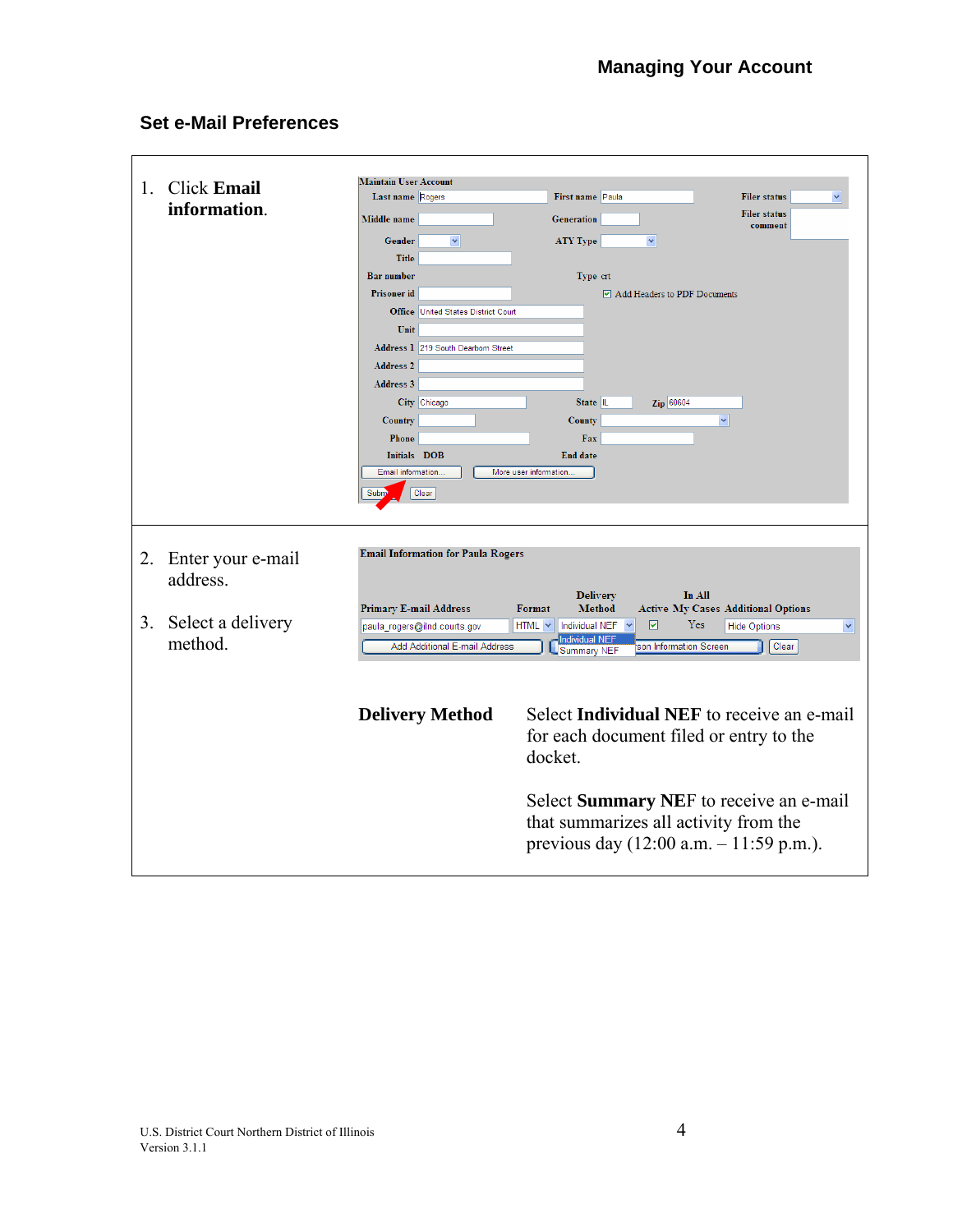| 4<br>5 <sup>7</sup> | Select additional<br>options.<br>Add additional email<br>addresses if desired. | <b>Email Information for Paula Rogers</b><br><b>Primary E-mail Address</b><br>Format<br>$HTML \nightharpoonup$<br>paula_rogers@ilnd.courts.gov<br>Add Additional E-mail Address | In All<br><b>Delivery</b><br><b>Method</b><br><b>Active My Cases Additional Options</b><br>Individual NEF $\vee$<br><b>Yes</b><br>ا⊽ا<br><b>Hide Options</b><br><b>Hide Options</b><br>Return to Person Information Scree<br><b>Additional Cases</b><br><b>Delivery Method Exceptions</b> |
|---------------------|--------------------------------------------------------------------------------|---------------------------------------------------------------------------------------------------------------------------------------------------------------------------------|-------------------------------------------------------------------------------------------------------------------------------------------------------------------------------------------------------------------------------------------------------------------------------------------|
| 6                   | Click <b>Return to</b><br><b>Person Information</b><br>Screen.                 | <b>Additional Cases</b>                                                                                                                                                         | Select this option to receive notice on<br>additional cases with which you are not<br>associated with. Keep in mind that<br><b>PACER</b> fees will apply.                                                                                                                                 |
|                     |                                                                                | <b>Delivery Method</b><br><b>Exceptions</b>                                                                                                                                     | Select this option if you've selected<br>to receive a Summary NEF, but want to<br>receive individual e-mails on specific<br>cases.                                                                                                                                                        |

## **Select Additional Cases**

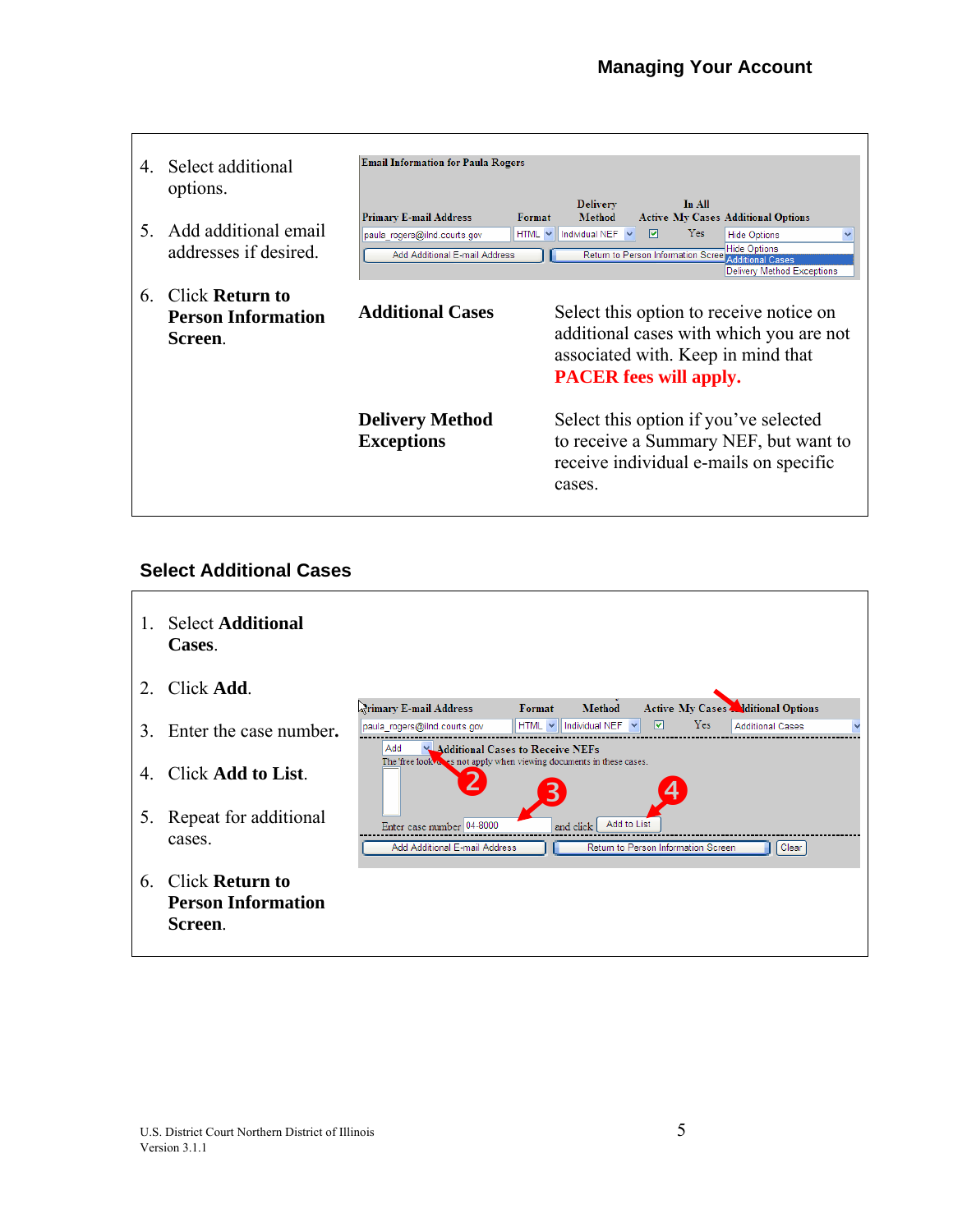## **Add Additional e-Mail Addresses**

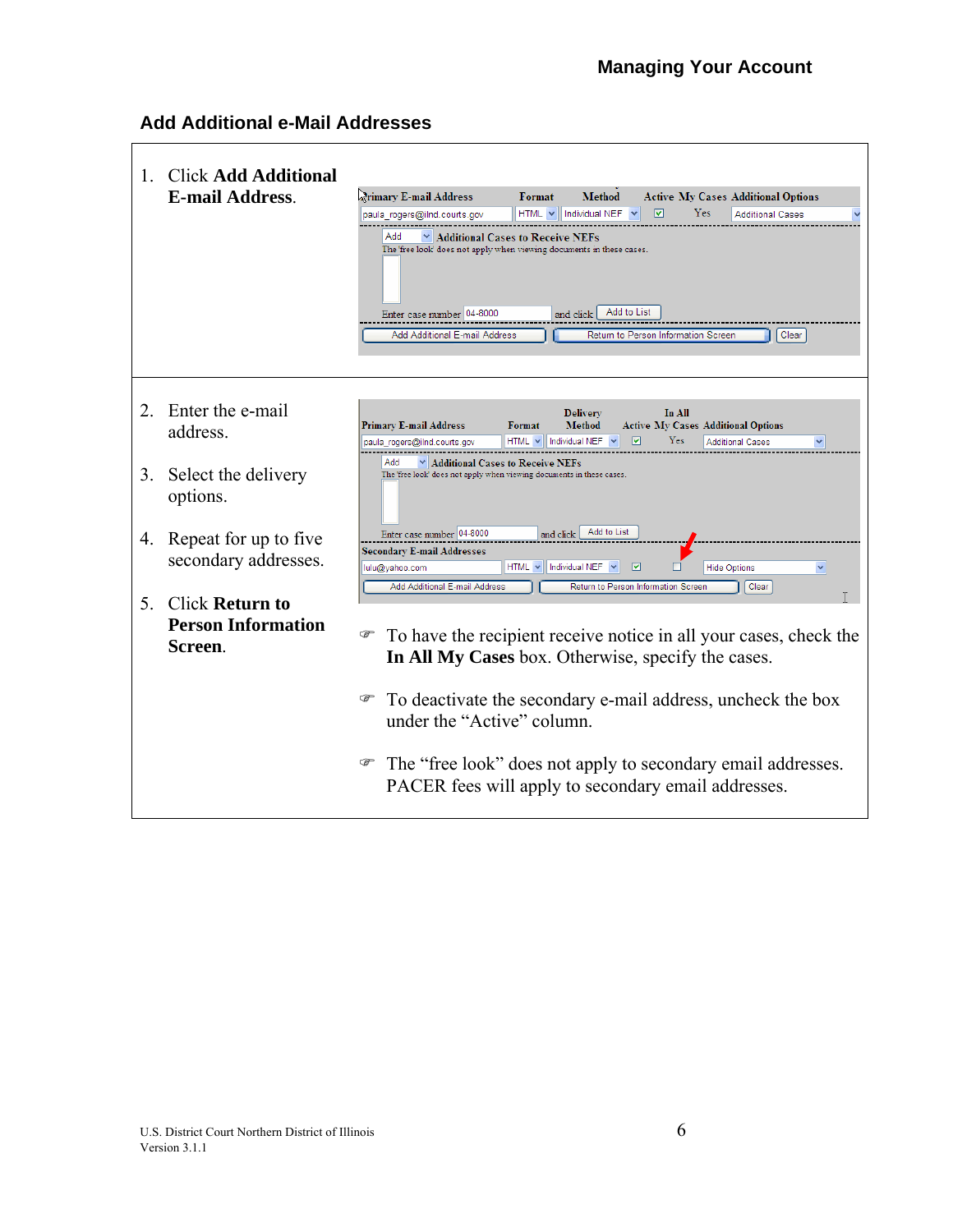## **View Your Transaction Log**

The transaction log is a report that lists all CM/ECF entries and transactions that you made during a specified time period.

|    | 1. Click Utilities on the<br>main menu.                                                                                                                                                                                                                                                                                                                                                                                                                                                                                                                                                                                                                                         | Query<br>Reports<br><b>Utilities</b>                                                                                                                                                                                                                                                  |  |  |  |  |
|----|---------------------------------------------------------------------------------------------------------------------------------------------------------------------------------------------------------------------------------------------------------------------------------------------------------------------------------------------------------------------------------------------------------------------------------------------------------------------------------------------------------------------------------------------------------------------------------------------------------------------------------------------------------------------------------|---------------------------------------------------------------------------------------------------------------------------------------------------------------------------------------------------------------------------------------------------------------------------------------|--|--|--|--|
| 2. | <b>Click View Your</b><br><b>Transaction Log.</b>                                                                                                                                                                                                                                                                                                                                                                                                                                                                                                                                                                                                                               | <b>Utilities</b><br>ド<br><b>Miscellaneous</b><br><b>Your Account</b><br>Maintain Your Account<br>Legal Research<br>View Your Transaction Log<br>Mailings<br>Change Client Code<br>Change Your PACER Login<br>Verify a Document<br>Review Billing History<br><b>Show PACER Account</b> |  |  |  |  |
|    |                                                                                                                                                                                                                                                                                                                                                                                                                                                                                                                                                                                                                                                                                 | <b>Edit Data</b><br>Monthly Trials Menu<br><b>Miscellaneous</b><br><b>Internet Payment History</b>                                                                                                                                                                                    |  |  |  |  |
| 3. | Enter the date range.<br>$Civil -$<br>Criminal $\sim$<br>Query<br><b>View Transaction Log</b><br>4. Click Run Report.<br>Enter the Date Selection Criteria for the Transaction Log Report<br>Start Date: 02/01/2008<br>End Date: 2/15/2008<br>Make these options my default.<br>Clear<br>Run Report                                                                                                                                                                                                                                                                                                                                                                             |                                                                                                                                                                                                                                                                                       |  |  |  |  |
|    | <b>Transaction Log</b><br>I<br>Report Period: 01/11/2008 - 01/11/2008<br>Id<br>Date<br><b>Case Number</b><br><b>Text</b><br>01/11/2008 08:40:40 1-04-cv-8000<br>161065<br>AMENDED complaint by Samuel Pearl against Daffy Duck, Samuel Pearl (Rogers, Paula)<br>161068<br>01/11/2008 09:33:09 1-04-cv-8000<br>MOTION by Defendant Arkling Group for summary judgment (Rogers, Paula)<br>NOTICE of Motion by Thuirston D Smith, Jr for presentment of motion to dismiss[6], motion to expedite<br>161069<br>01/11/2008 10:19:21 1-04-cv-8000<br>[7] before Honorable Wayne R. Andersen on 1/15/2008 at 09:30 AM. (Rogers, Paula)<br>Account activity for the date range entered. |                                                                                                                                                                                                                                                                                       |  |  |  |  |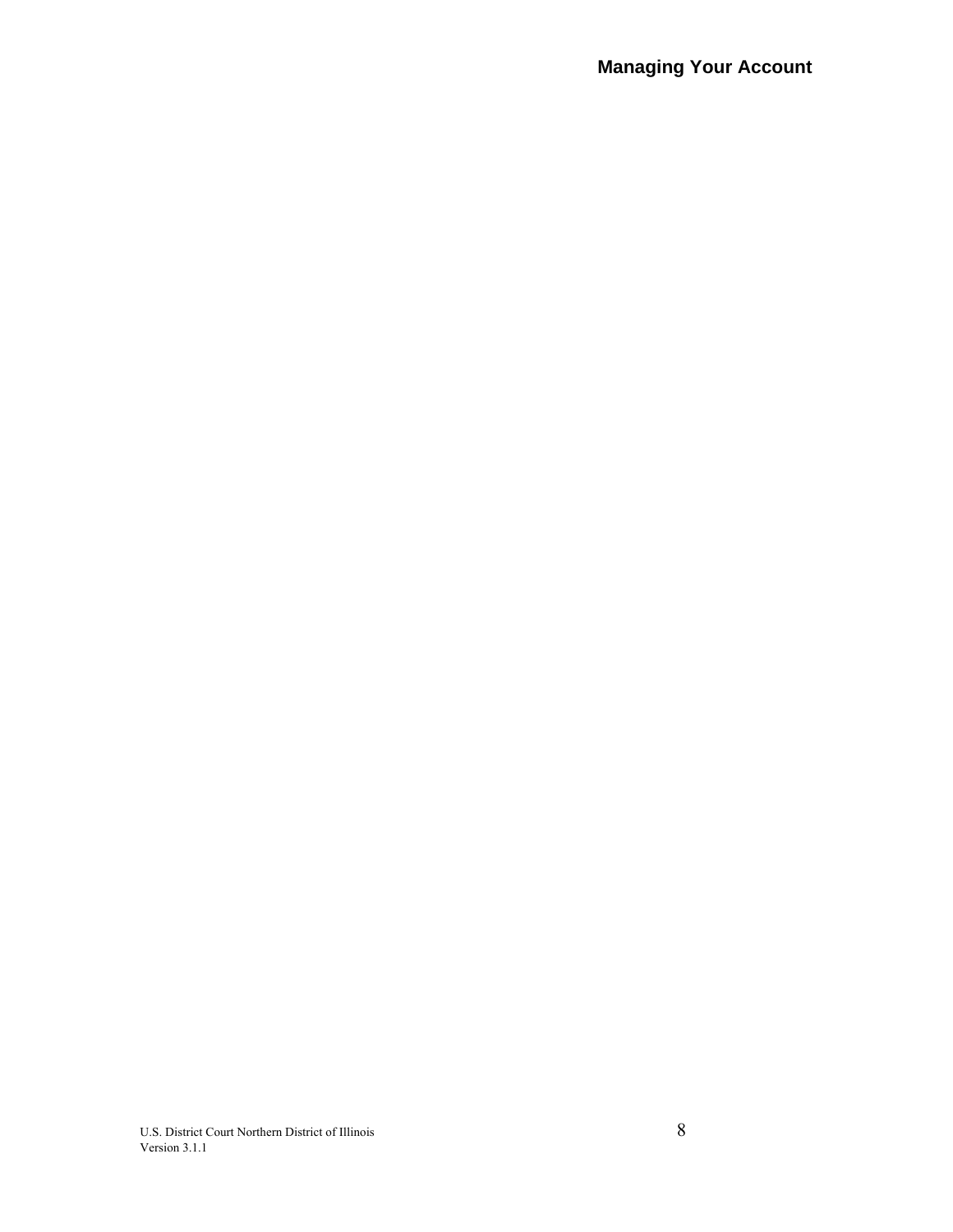## **Mailings**



### **Mail Notification Requests**

Click this link for information for one or more people who have requested e-mail notification from CM/ECF. (You will need to login to your PACER account to retrieve this information.)

| 25QE                                                                | Civil |  |  |
|---------------------------------------------------------------------|-------|--|--|
| <b>Mailing Information for a Case</b>                               |       |  |  |
| Enter the case number to view the recipient list.<br>Case Number: I |       |  |  |
| Submit Clear                                                        |       |  |  |

### **Mailing Info for a Case**

Identify who is receiving e-mail notices and notices through the postal system in a specific case.

- 1. Click the **Mailing Info for a Case** link.
- 2. Enter the case number.
- 3. Click **Submit**.